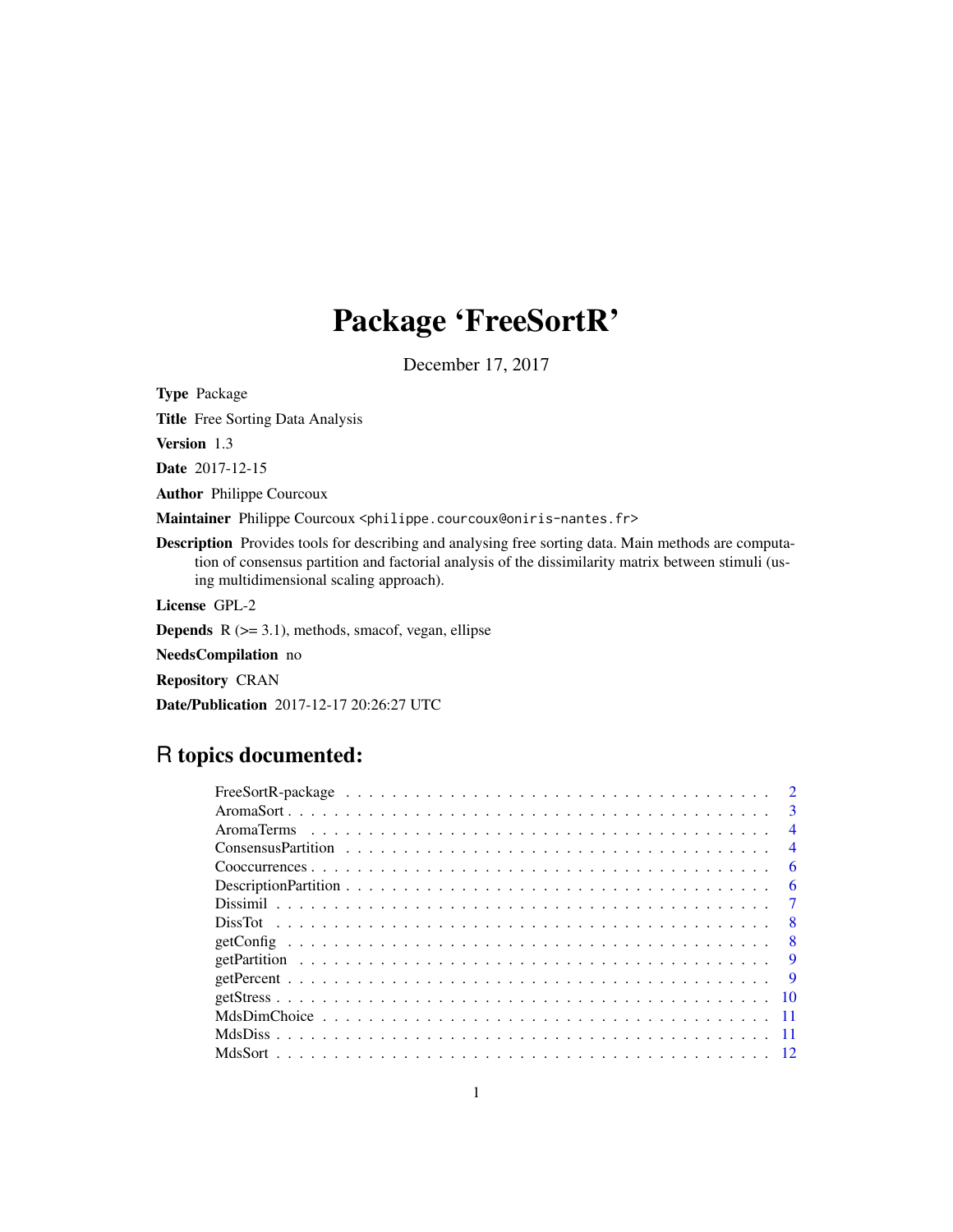<span id="page-1-0"></span>

#### **Index** [20](#page-19-0)

FreeSortR-package *Analysis of free sorting data.*

#### Description

This package gives several tools for analysing free sorting data.

## Details

Package: FreeSortR Type: Package Version: 1.0 Date: 2014-04-29 License: GPL Depends: methods, smacof

The function for managing sorting data is SortingPartition().Function for computing consensus partition is ConsensusPartition(). Multidimensional scaling of sorting data may be performed with the function MdsSort().

## Author(s)

Philippe Courcoux

Maintainer: <philippe.courcoux@oniris-nantes.fr>

#### References

Ph. Courcoux, P. Faye, E.M. Qannari (2014) Determination of the consensus partition and cluster analysis of subjects in a free sorting task experiment. Food Quality and Preference, 32, 107-112.

## See Also

[SortingPartition](#page-17-1), [ConsensusPartition](#page-3-1), [MdsSort](#page-11-1)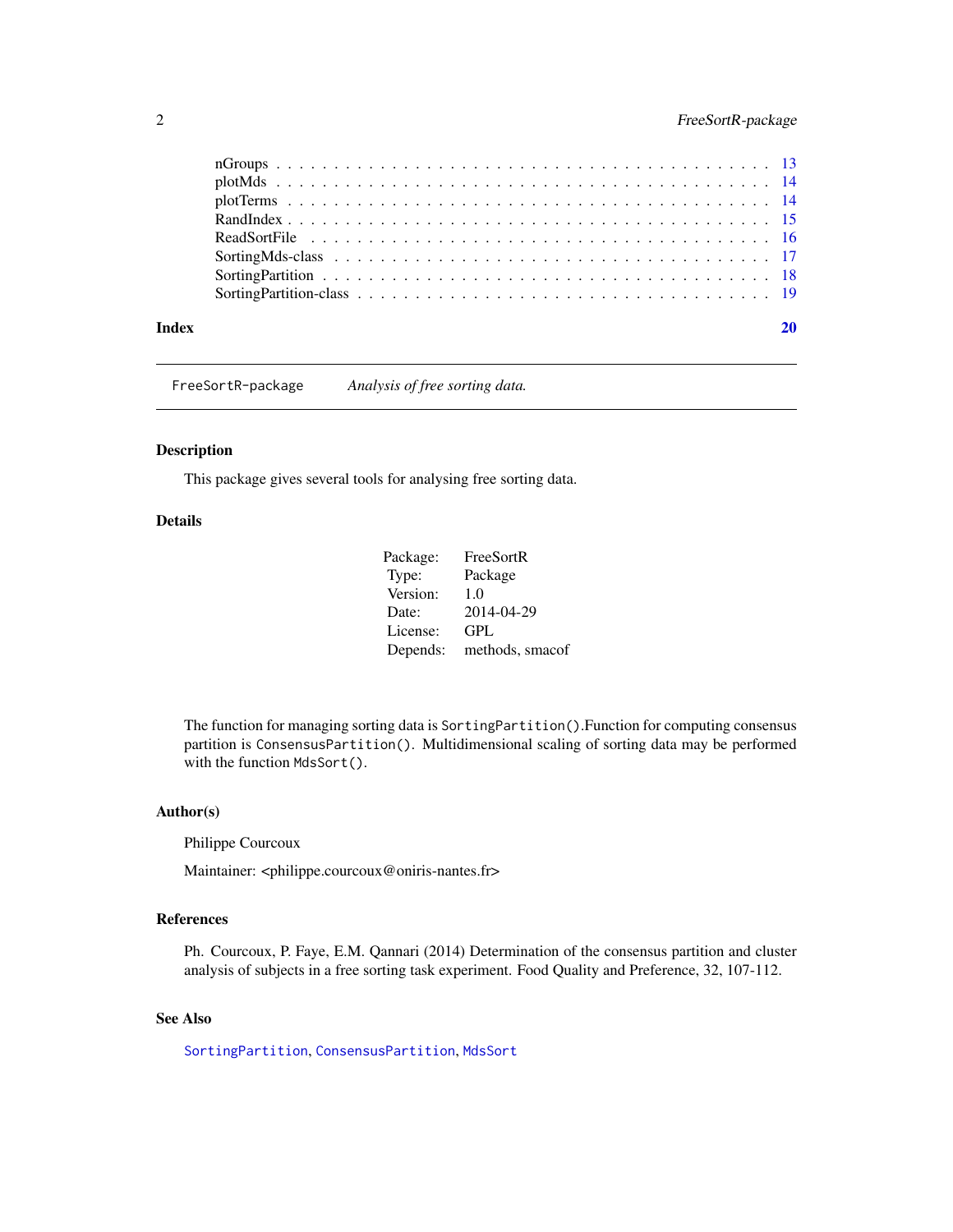#### <span id="page-2-0"></span>AromaSort 3

## Examples

```
data(AromaSort)
Aroma<-SortingPartition(AromaSort)
res<-ConsensusPartition(Aroma)
DescriptionPartition(res$Consensus)
resMds<-MdsSort(Aroma,ndim=3)
plotMds(resMds)
```
AromaSort *Aroma sorting data*

## Description

Partitions of 16 aromas by 31 subjects (free sorting task)

#### Usage

```
data(AromaSort)
```
## Format

A data frame with 16 observations (aromas) and 31 variables (subjects).

## Details

List of stimuli : Lemon, Grapefruit, Pineapple, Pear, Honey, Butter, Grilledbread, Grilledhazelnut, Strawberry, Raspberry, Cherry, Blackcurrant, Greenpepper, Smoked, Pepper, Licorice.

## References

Ph. Courcoux, P. Faye, E.M. Qannari (2014) Determination of the consensus partition and cluster analysis of subjects in a free sorting task experiment. Food Quality and Preference 32, 107-112

#### Examples

data(AromaSort)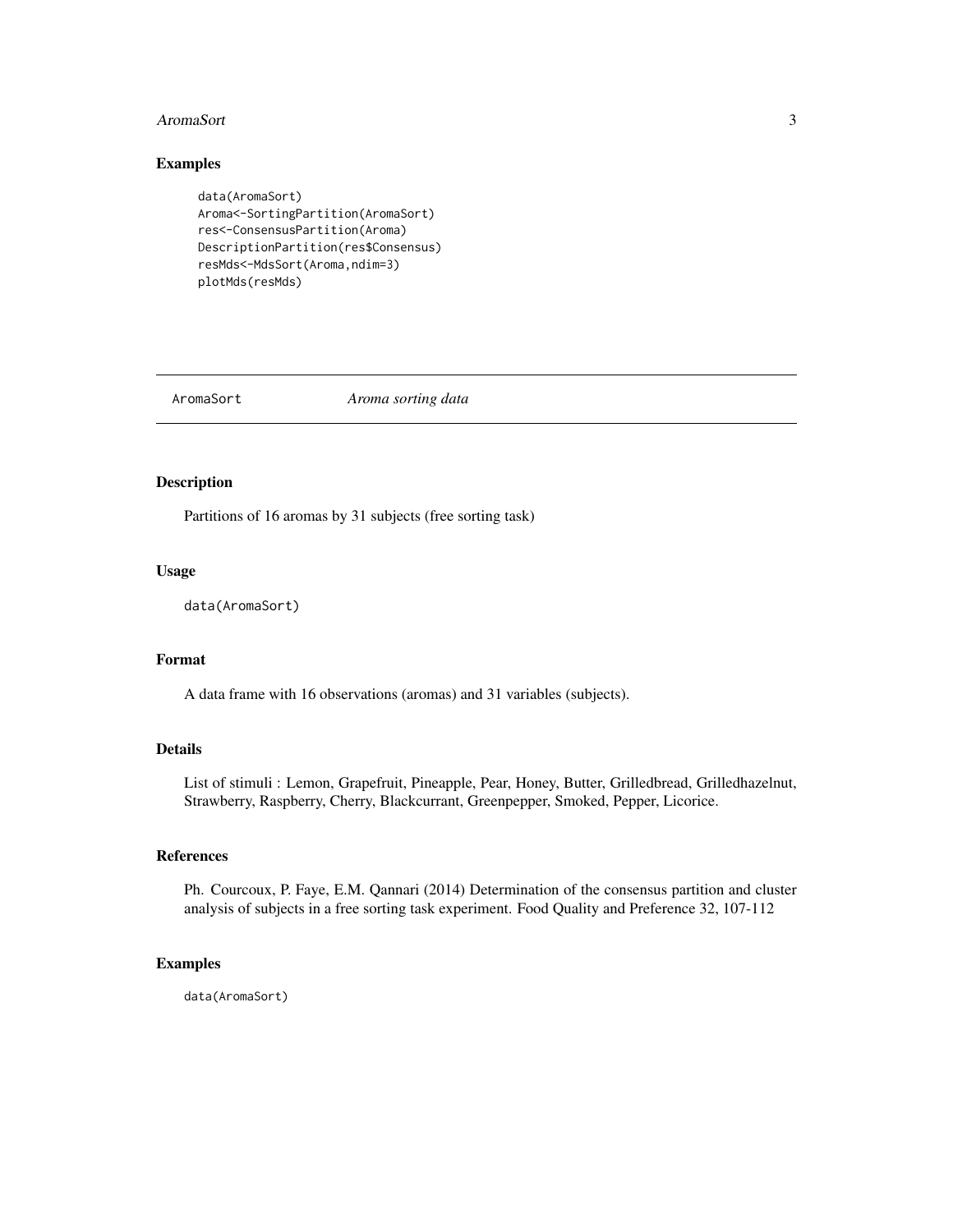<span id="page-3-0"></span>

Free sorting of 16 aromas described by 31 subjects. Data are occurences of terms for describing stimuli. Partitions given by the subjects are described in the AromaSort data.

#### Usage

data(AromaTerms)

#### Format

A data frame with 16 observations (aromas) and 36 variables (terms). Rownames and colnames refer to stimuli and terms labels.

#### Details

List of terms : Acid, Smoked ,Heady, Citrus, Lemon, Cake, Milk, Woody, Grain, Low, Redfruit, Grilled, Strong, Fat, Vegetal, Medicine, Chemical, Licorice, Bread, Alcohol, Almond, Caramel, Coal, Unpleasant, Soft, Pepper, Flower, Fresh, Red, Fruit, Natural, Spicy, Sugar, Hot, Pleasant, Candy.

#### Examples

data(AromaTerms)

<span id="page-3-1"></span>ConsensusPartition *Consensus of Partitions*

## Description

Returns the consensus partition among a set of partitions

## Usage

```
ConsensusPartition(Part, ngroups = 0, type = "cutree", optim = FALSE,
           maxiter = 100, plotDendrogram = FALSE, verbose = FALSE)
```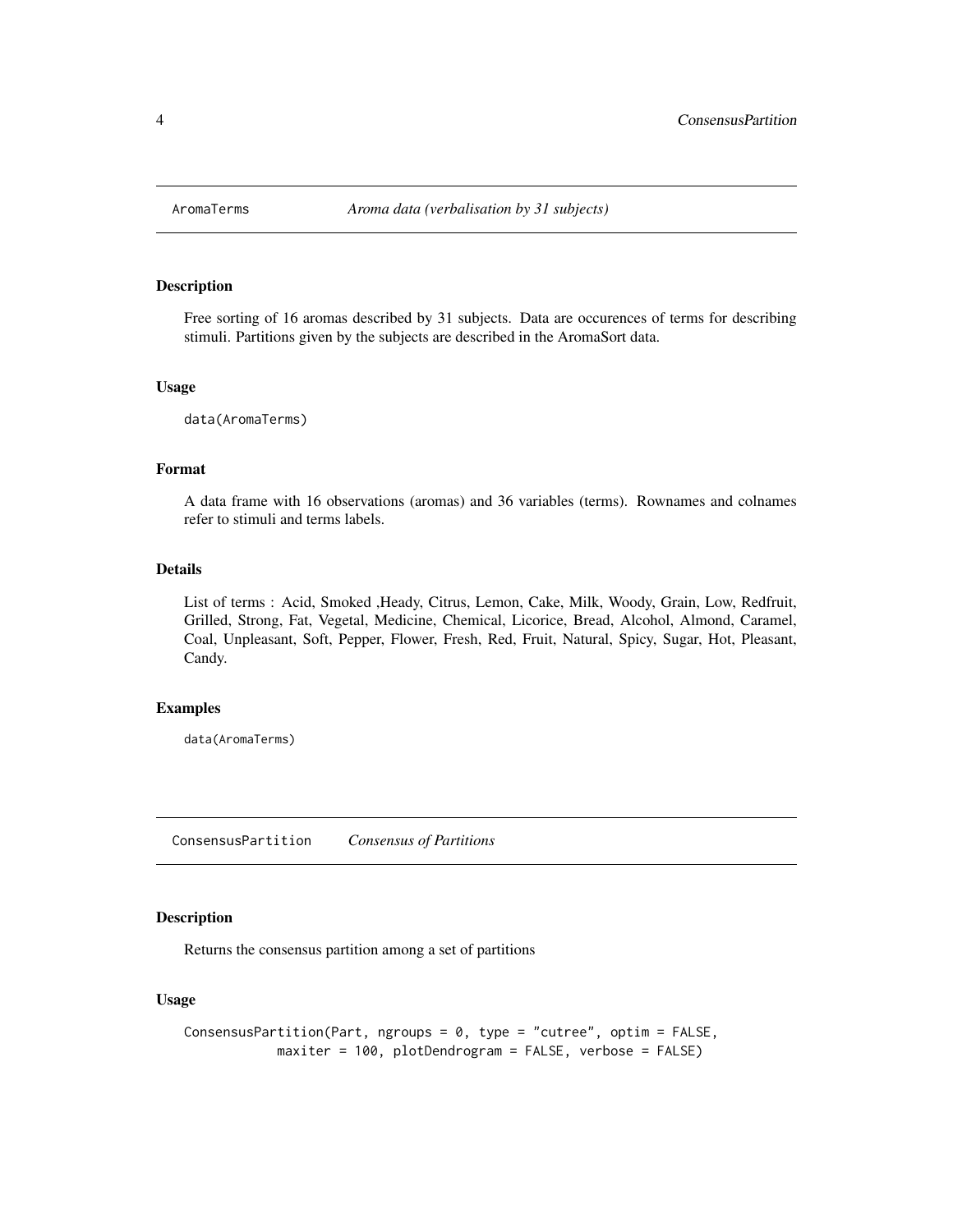## ConsensusPartition 5

#### **Arguments**

| Part    | Object of class Sorting Partition                                       |
|---------|-------------------------------------------------------------------------|
| ngroups | Number of groups of the consensus (or ngroups=0 for optimal choice)     |
| type    | Method (type="cutree" or type="fusion" or type="medoid")                |
| optim   | Optimisation of the consensus (default is optim=FALSE)                  |
| maxiter | Maximum number of iterations for fusion algorithm                       |
|         | plotDendrogram Plot of the dendrogram (if type="cutree" initialisation) |
| verbose | Print the initialisation results                                        |

### Details

The criterion for optimal consensus is the mean adjusted Rand Index between the consensus and the partitions given by the subjects.

If ngroups=0, consensus is computed between 2 and nstimuli-1 and the best consensus is returned.

For type="cutree", the initialisation step is based on cutting the tree generated by clustering the stimuli. For type="fusion", the initialisation step is based on the fusion algorithm. In this case, results are more accurate but the algorithm might be time consuming. For type="medoid", the consensus is the closest partition to all the partitions given by subjects.

For optim=TRUE, a transfer step is performed after the initialisation step.

## Value

List of following components:

| Consensus | Consensus               |
|-----------|-------------------------|
| Crit      | Criterion for consensus |

## References

Krieger & Green (1999) J. of Classification, 16:63-89

```
data(AromaSort)
Aroma<-SortingPartition(AromaSort)
res<-ConsensusPartition(Aroma,ngroups=0,type="cutree")
res
##res<-ConsensusPartition(Aroma,ngroups=0,type="fusion",optim=TRUE)
##res
##res<-ConsensusPartition(Aroma,type="medoid")
##res
```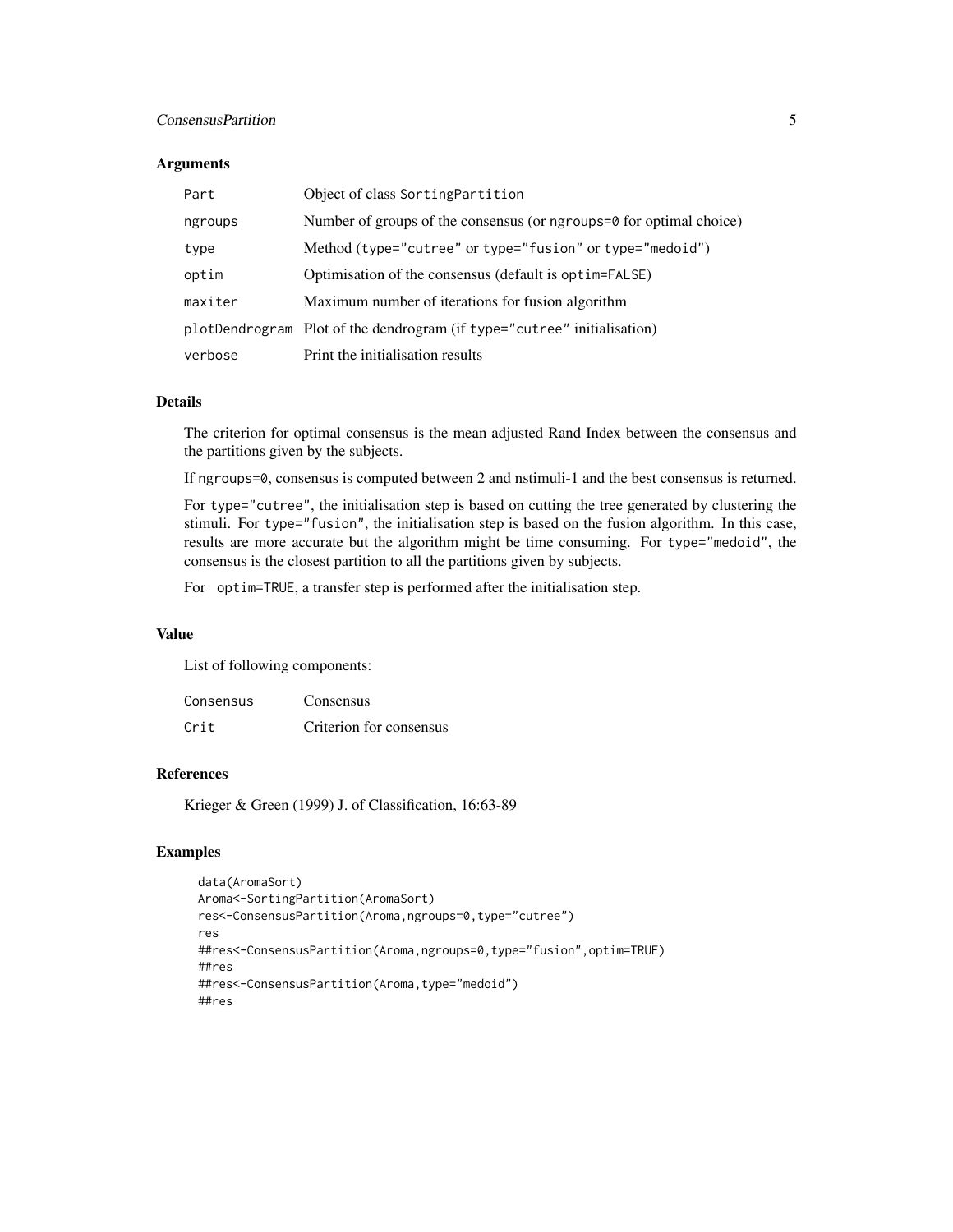<span id="page-5-0"></span>Cooccurrences *Coocurrences*

## Description

Returns the matrix of cooccurrences between stimuli.

#### Usage

```
Cooccurrences(Part)
```
## Arguments

Part Object of class SortingPartition

## Details

Returns the matrix of cooccurrences between stimuli (number of times two stimuli have been sorted in the same group).

## Value

A matrix of cooccurrences (stimuli x stimuli).

## Examples

```
data(AromaSort)
Aroma<-SortingPartition(AromaSort)
MatCooc<-Cooccurrences(Aroma)
```
DescriptionPartition *Description of a partition*

## Description

DescriptionPartition() shows a partition given by a subject.

## Usage

```
DescriptionPartition(Part, subject = 1, replicate = 1, Labels=NULL)
```
## Arguments

| Part      | Object of class SortingPartition or vector giving a partition        |
|-----------|----------------------------------------------------------------------|
| subject   | Subject identifier (number or label of a subject)                    |
| replicate | Number of the replicate to show (in the case of multiple partitions) |
| Labels    | Labels of the stimuli                                                |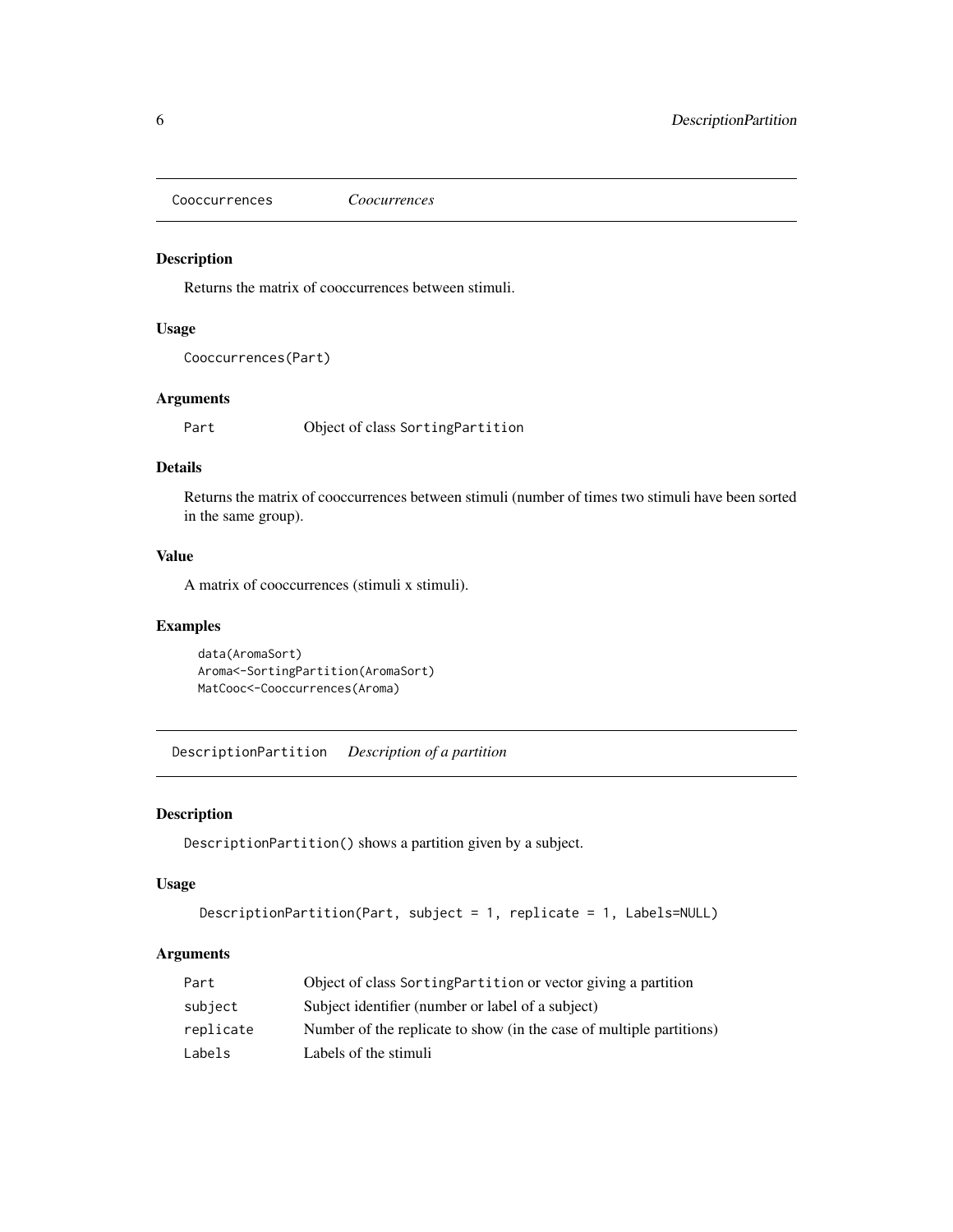#### <span id="page-6-0"></span>Dissimil 7

## Value

Returns the partition with labels of stimuli bracketted in groups.

## Examples

```
data(AromaSort)
Aroma<-SortingPartition(AromaSort)
DescriptionPartition(Aroma,subject=1)
```
Dissimil *Dissimilarities between stimuli*

## Description

Creates a list of dissimilarity matrices from partitions given by the subjects.

#### Usage

Dissimil(Part)

## Arguments

Part Object of class SortingPartition

## Details

In the case of free sorting data, a list of dissimilarity matrices (the length of the list is equal to the number of subjects).

In the case of multiple sorting, dissimilarity matrix for a subject is the sum of the dissimilarity matrices computed from each of the different partitions given by this subject.

## Value

A list of dissimilarity matrices (one matrix for each subject).

```
data(AromaSort)
Aroma<-SortingPartition(AromaSort)
ListDiss<-Dissimil(Aroma)
```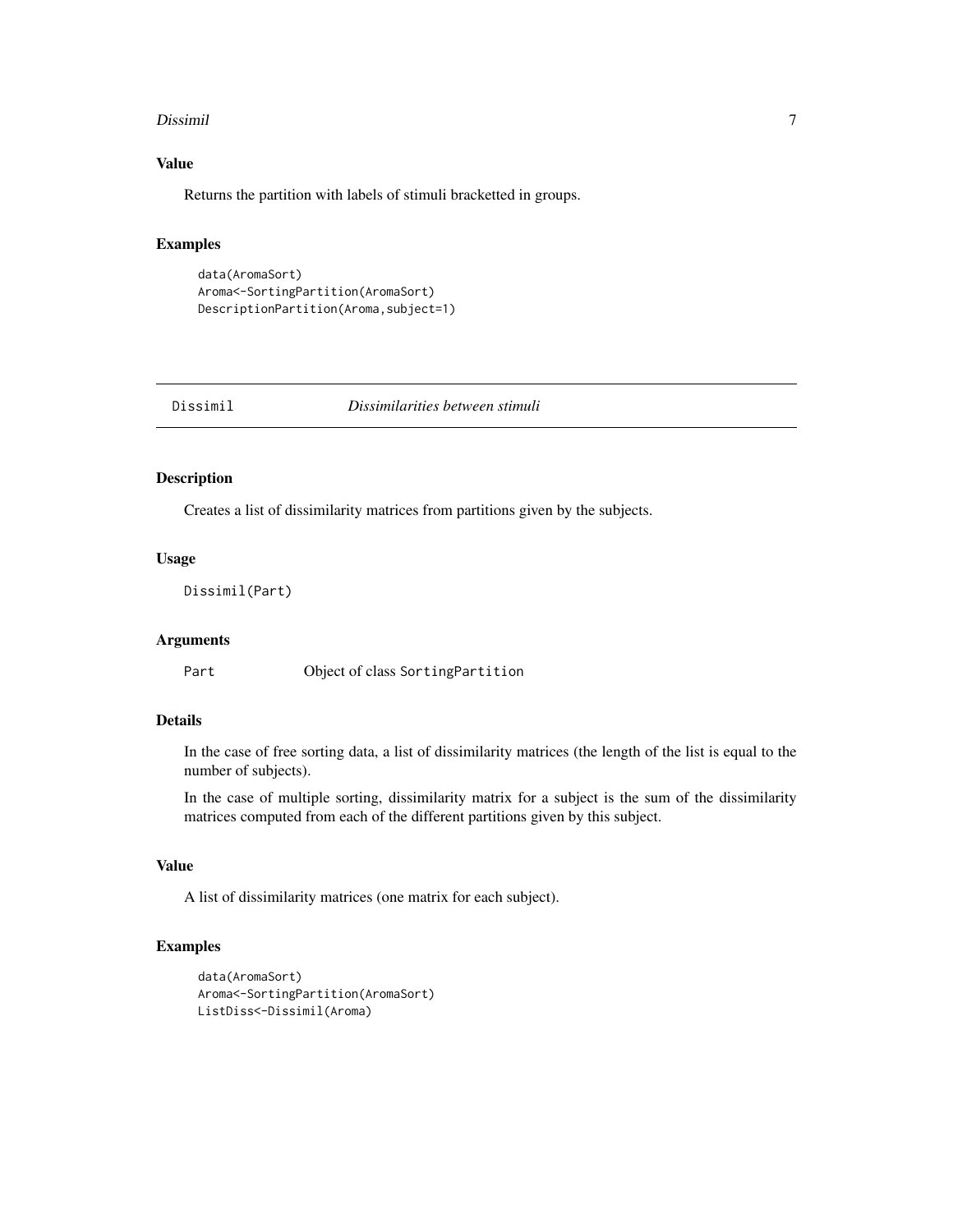<span id="page-7-0"></span>

Creates the matrix of dissimilarities between stimuli.

## Usage

DissTot(Part)

## Arguments

Part Object of class SortingPartition

## Value

The matrix of dissimilarities between stimuli (number of times that two stimuli have not been grouped)

## Examples

data(AromaSort) Aroma<-SortingPartition(AromaSort) DisTot<-DissTot(Aroma)

getConfig *Gets the Mds configuration.*

## Description

Gets the Mds config resulting from the function MdsSort().

#### Usage

```
getConfig(object)
```
#### Arguments

object An object of class SortingMds

## Value

An array of Mds configuration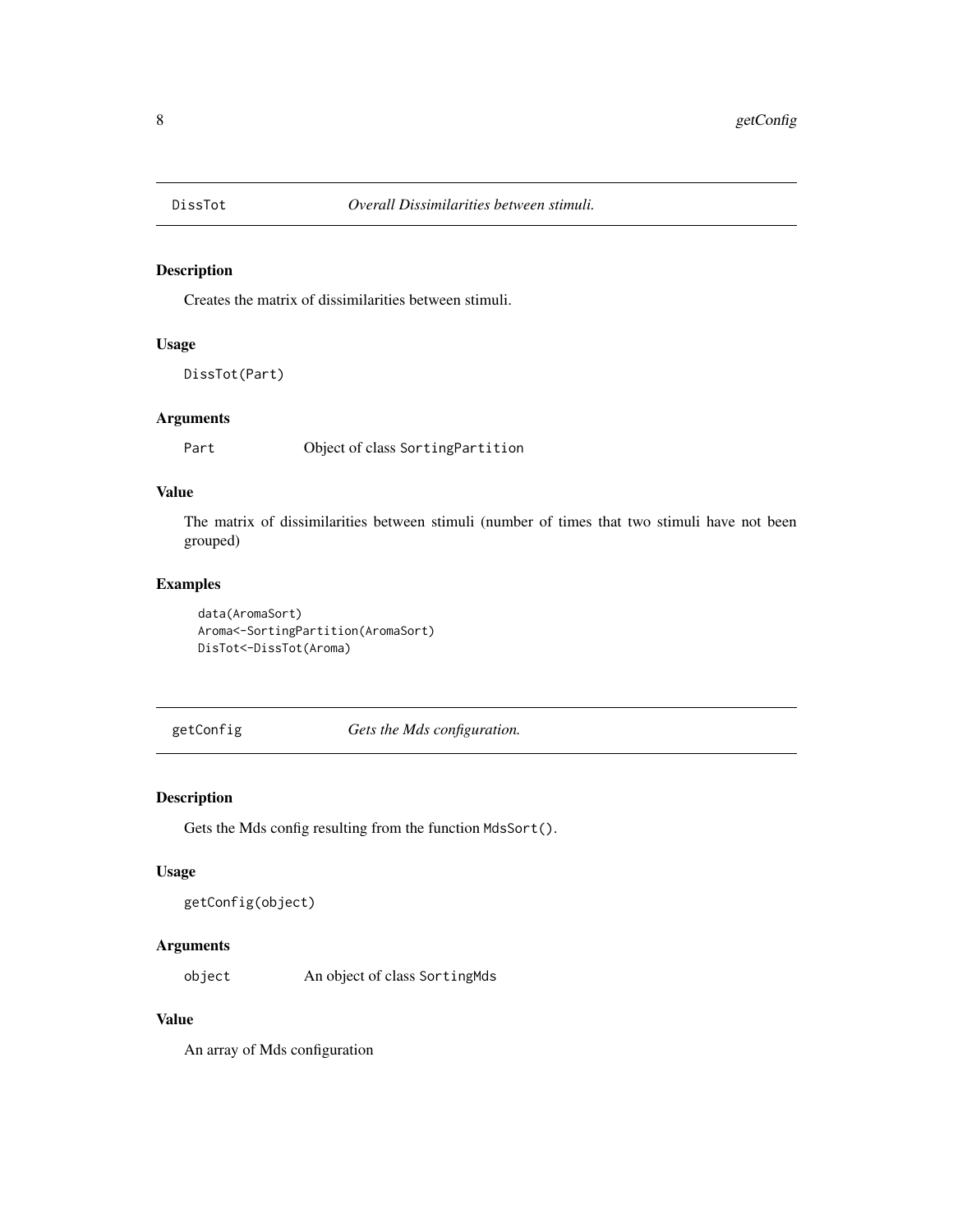## <span id="page-8-0"></span>getPartition 9

## Examples

```
data(AromaSort)
Aroma<-SortingPartition(AromaSort)
resMds<-MdsSort(Aroma,ndim=2)
config<-getConfig(resMds)
```
getPartition *Gets the partitions.*

## Description

Returns an array of the partitions given by the subjects.

#### Usage

```
getPartition(object)
```
## Arguments

object An object of class SortingPartition

## Value

An array of the stimuli as rows and the partitions as columns.

#### Examples

```
data(AromaSort)
Aroma<-SortingPartition(AromaSort)
part<-getPartition(Aroma)
```
getPercent *Gets the percentages of variance*

#### Description

Returns the percentage of variance explained by the dimensions of a Mds solution returned by the function MdsSort().

## Usage

getPercent(object)

#### Arguments

object An object of class SortingMds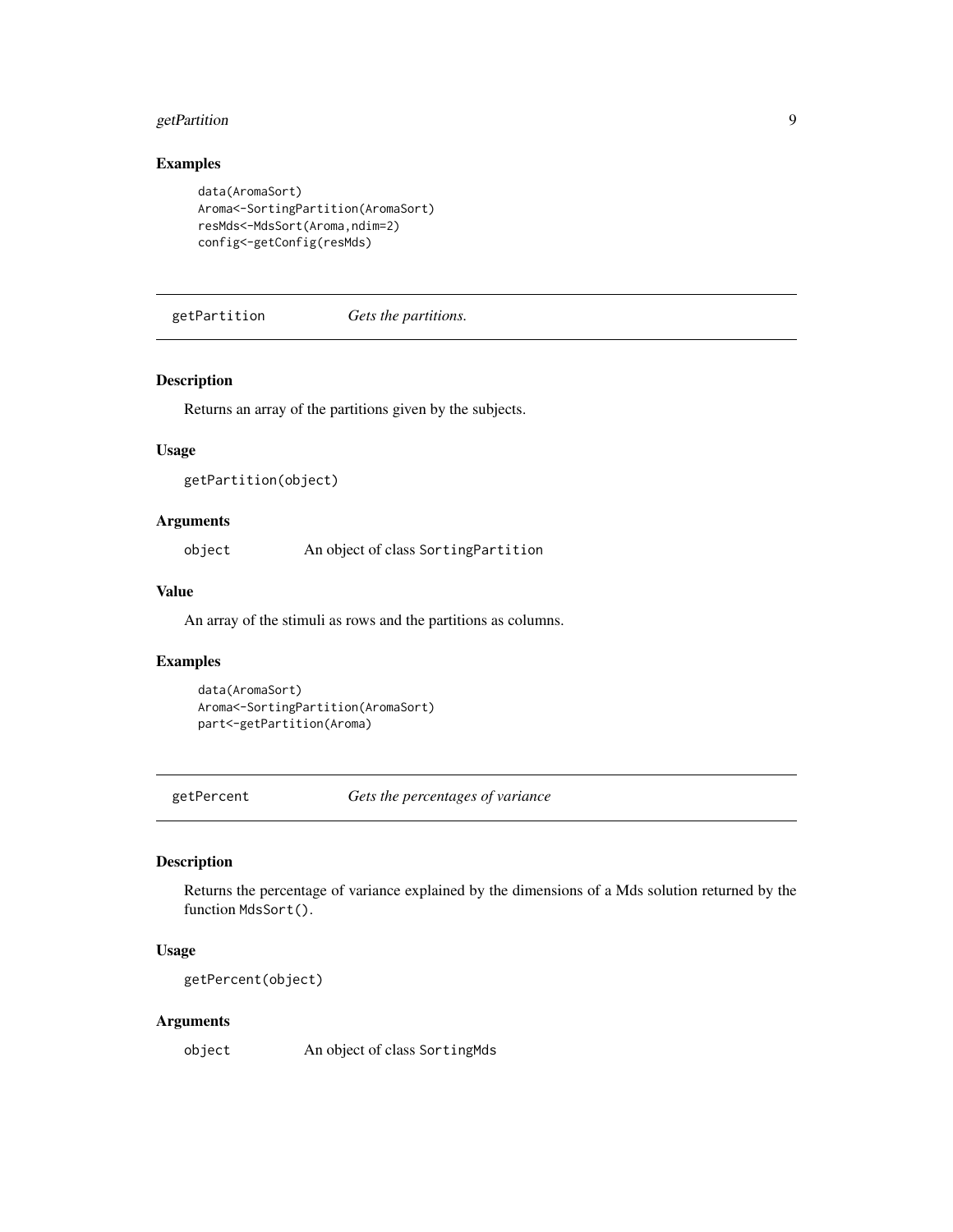#### <span id="page-9-0"></span>10 getStress and the set of the set of the set of the set of the set of the set of the set of the set of the set of the set of the set of the set of the set of the set of the set of the set of the set of the set of the set

## Value

A vector of percentage of variance of the Mds configuration.

## Examples

```
data(AromaSort)
Aroma<-SortingPartition(AromaSort)
resMds<-MdsSort(Aroma,ndim=2)
perc<-getPercent(resMds)
```
## getStress *Gets the stress value*

#### Description

Get the Kruskal stress value of the Mds solution returned by the function MdsSort().

#### Usage

```
getStress(object)
```
#### Arguments

object An object of class SortingMds

## Value

A numeric value of stress.

```
data(AromaSort)
Aroma<-SortingPartition(AromaSort)
resMds<-MdsSort(Aroma,ndim=2)
stress<-getStress(resMds)
```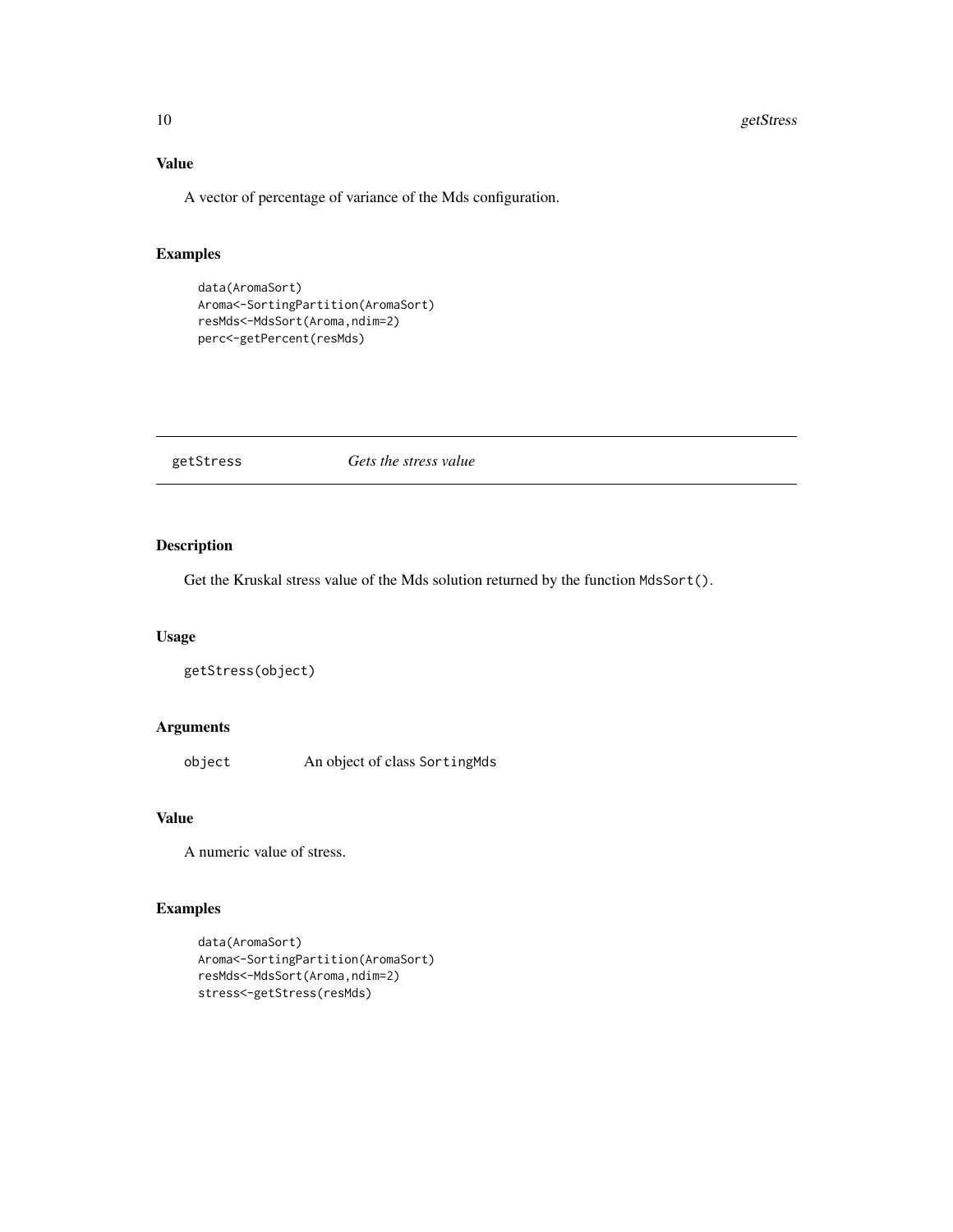<span id="page-10-0"></span>

MdsDimChoice() returns a table of stress values of Multidimensionnal scaling for different dimensions. The different dimensions to test are given as an argument of the function.

The Mds is based on smacof algorithm and may be metric or not metric.

#### Usage

```
MdsDimChoice(Part, dimen = c(2, 4), metric = FALSE,
        ties = "primary", itmax = 5000, eps = 1e-06)
```
## Arguments

| Part   | Part is an object of class Sorting Partition                                         |
|--------|--------------------------------------------------------------------------------------|
| dimen  | Vector of (minimum and maximum of) dimensions for Mds (default is dimen= $c(2, 4)$ ) |
| metric | Metric or non metric Mds (default is metric=FALSE for non metric Mds)                |
| ties   | Treatment of ties in case of non metric Mds.                                         |
| itmax  | Maximum number of iterations                                                         |
| eps    | Epsilon for Mds computation                                                          |

#### Value

Table of Kruskal stress for the chosen dimensions

## Examples

```
data(AromaSort)
Aroma<-SortingPartition(AromaSort)
tabres<-MdsDimChoice(Aroma)
```
MdsDiss *Mds of a dissimilarity matrix*

#### Description

Computes the multidimensional scaling of a matrix of dissimilarities between stimuli. Mds is based on smacof algorithm. The Mds configuration is rotated in order to get orthogonal dimensions sorted by decreasing variance.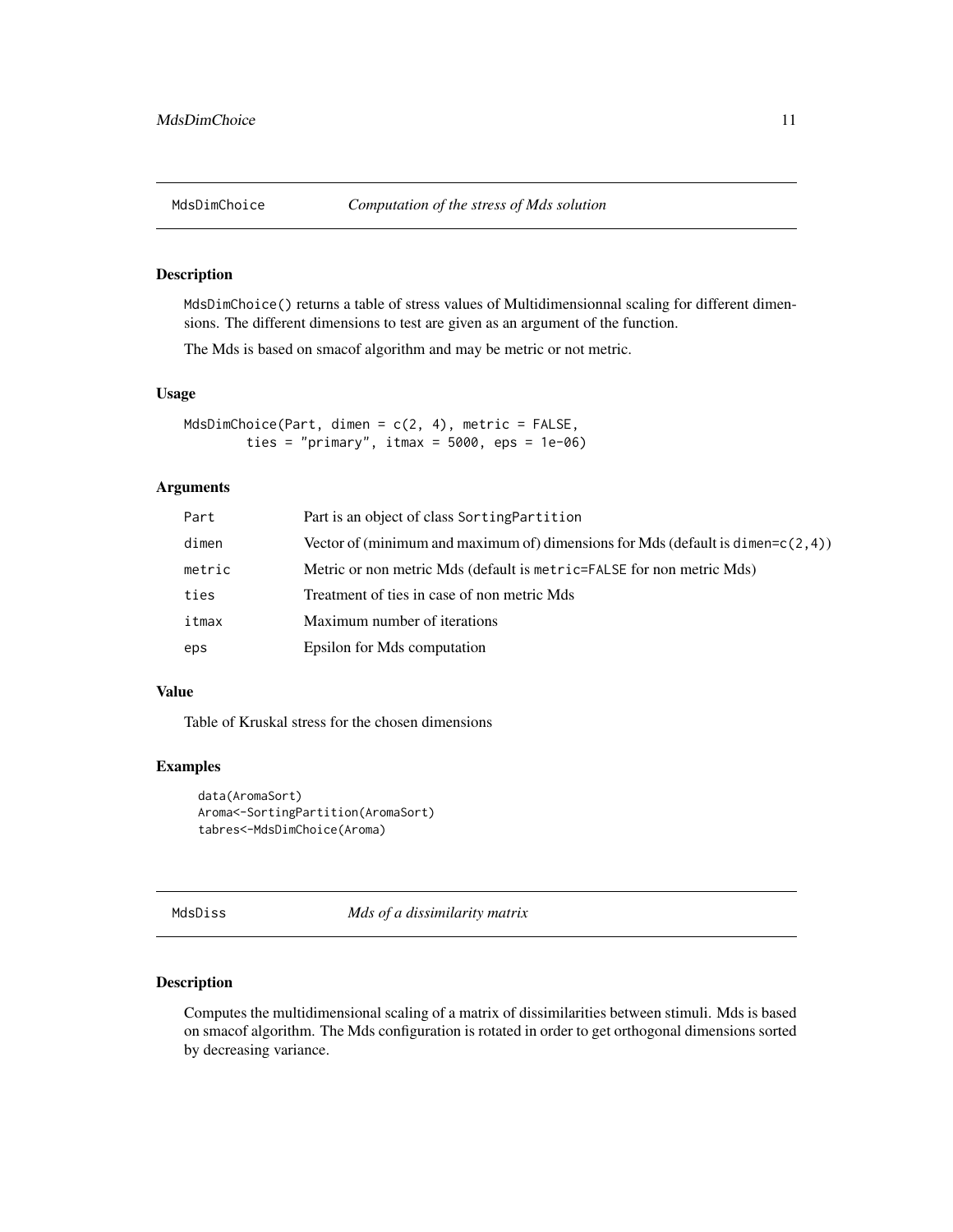#### <span id="page-11-0"></span>12 MdsSort 2012 MdsSort 2012 MdsSort 2012 MdsSort 2012 MdsSort 2012 MdsSort 2012 MdsSort 2012 12:00 12:00 12:00 12:00 12:00 12:00 12:00 12:00 12:00 12:00 12:00 12:00 12:00 12:00 12:00 12:00 12:00 12:00 12:00 12:00 12:00 12

## Usage

```
MdsDiss(MatDissimil, ndim = 2, metric = TRUE, ties = "primary",
              itmax = 5000, eps = 1e-06)
```
## Arguments

| MatDissimil | A matrix of dissimilarities                 |
|-------------|---------------------------------------------|
| ndim        | Dimension of the Mds                        |
| metric      | Metric or not metric Mds.                   |
| ties        | Treatment of ties in case of non metric Mds |
| itmax       | Maximum number of iterations                |
| eps         | Epsilon for Mds computation                 |

## Value

List of the following components :

| Config  | Mds configuration of the stimuli               |
|---------|------------------------------------------------|
| Percent | Percentage of inertia of the dimensions of Mds |
| Stress  | Stress of the Mds solution                     |

#### Examples

```
data(AromaSort)
Aroma<-SortingPartition(AromaSort)
ListDissimil<-Dissimil(Aroma)
MatDissim<-apply(simplify2array(ListDissimil),c(1,2),'sum')
Mdsres<-MdsDiss(MatDissim)
```
<span id="page-11-1"></span>

MdsSort *Mds of sorting data*

## Description

MdsSort returns the results of the multidimensional scaling of a list of dissimilarities. The Mds is based on smacof algorithm and may be metric or not metric.

Botstrap on subjects allows to draw confidence regions for the stimuli.

## Usage

```
MdsSort(Part,ndim=2,nboot=0,metric=FALSE,ties="primary",itmax=5000,eps=1e-06)
```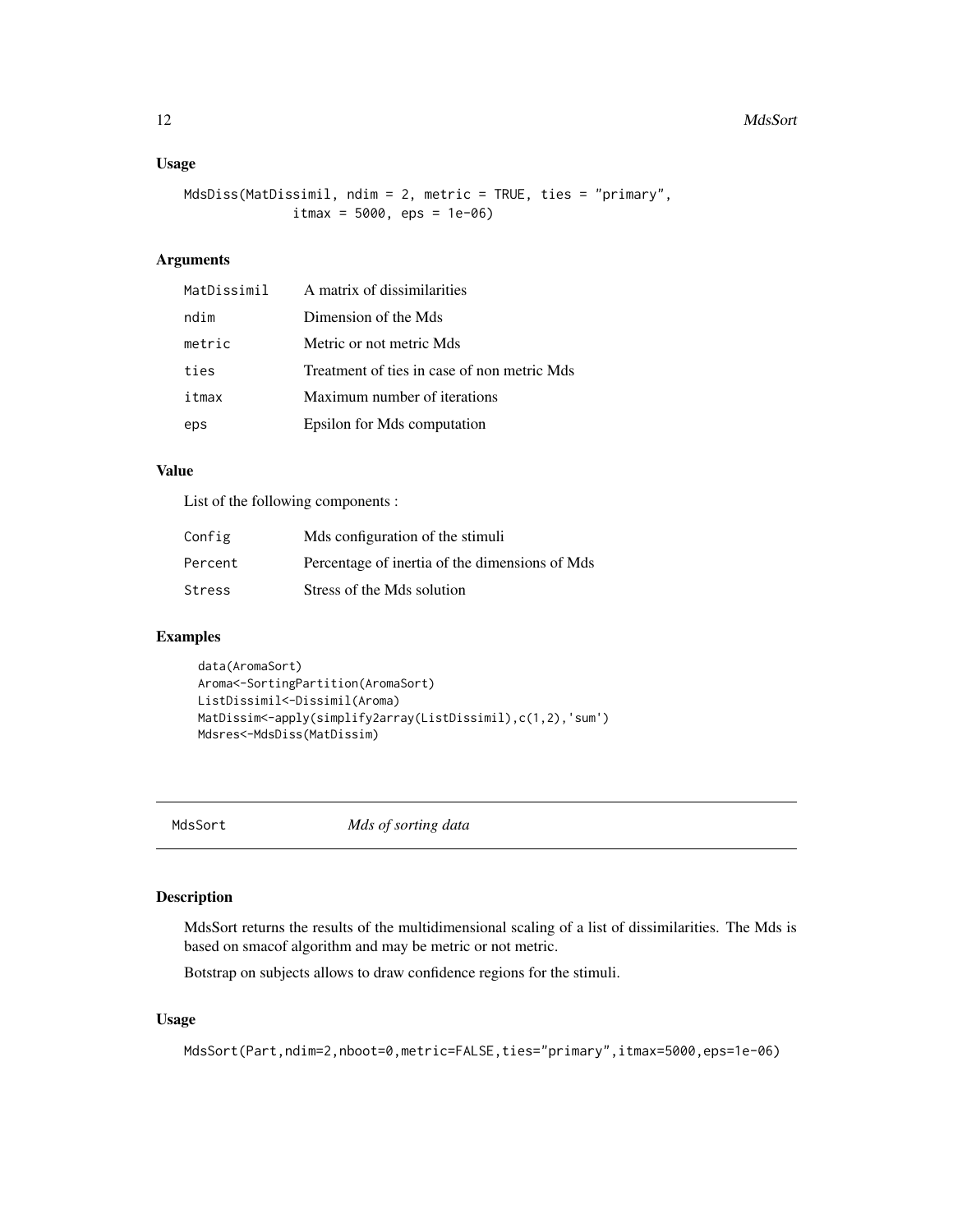#### <span id="page-12-0"></span>nGroups and the contract of the contract of the contract of the contract of the contract of the contract of the contract of the contract of the contract of the contract of the contract of the contract of the contract of th

## Arguments

| Part   | Part is an object of class SortingPartition                                |
|--------|----------------------------------------------------------------------------|
| ndim   | Dimension of the Mds (default is ndim=2)                                   |
| nboot  | Number of bootstrap samples (default is nboot=0 for no bootstrap analysis) |
| metric | Metric or non metric Mds (default is metric=FALSE for non metric)          |
| ties   | Treatment of ties in case of non metric Mds                                |
| itmax  | Number maximum of iterations                                               |
| eps    | Epsilon fot Mds computation                                                |

## Value

An object of class SortingMds

## Examples

```
data(AromaSort)
Aroma<-SortingPartition(AromaSort)
resMds<-MdsSort(Aroma,ndim=2)
```
nGroups *Number of groups given by the subjects*

## Description

Returns the number of groups given by the subjects of a free sorting experiment.

## Usage

```
nGroups(object)
```
## Arguments

object An object of class SortingPartition

#### Value

A vector giving the number of groups made by the subjects

```
data(AromaSort)
Aroma<-SortingPartition(AromaSort)
nGroups(Aroma)
```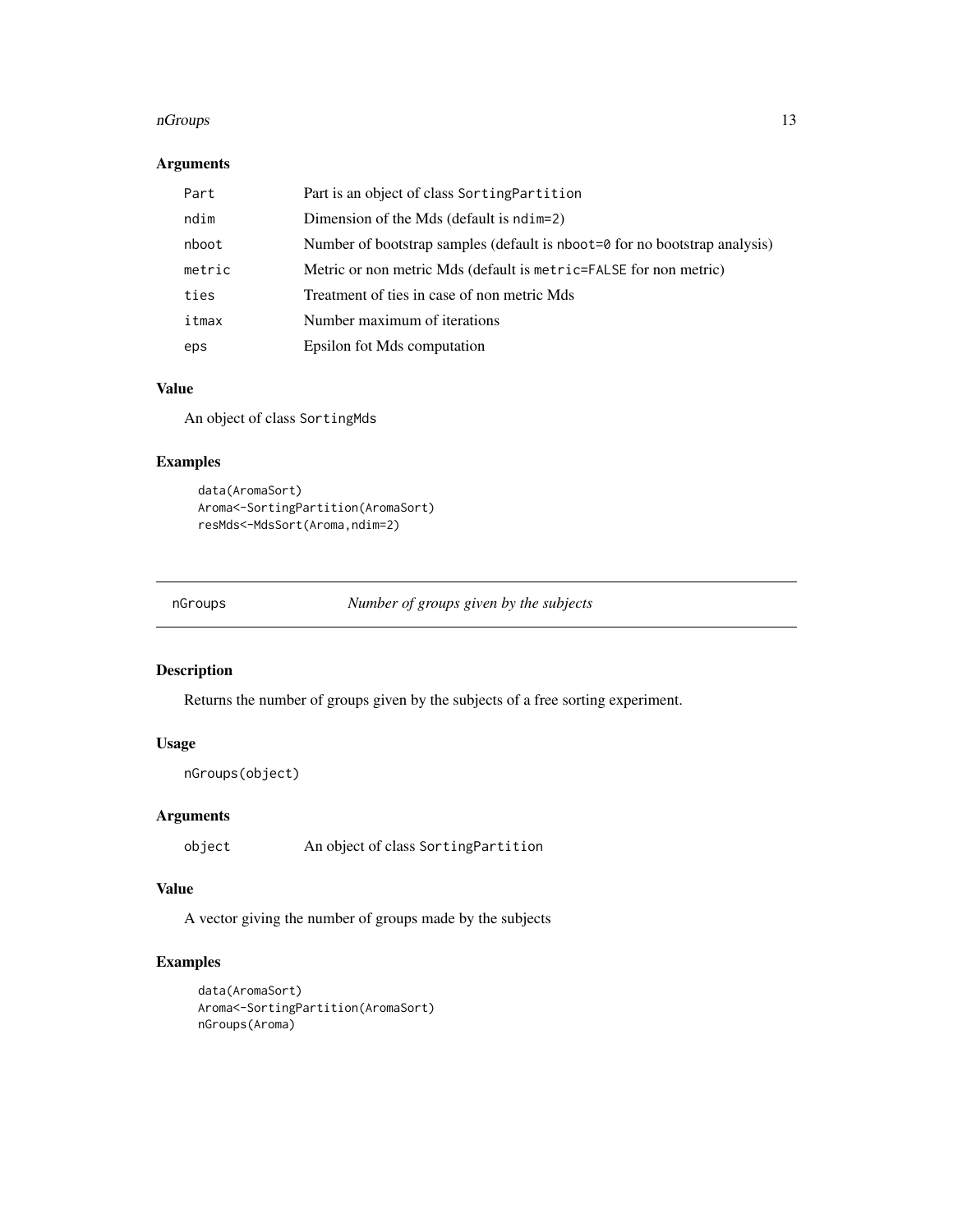<span id="page-13-0"></span>

plotMds returns a plot of the configuration resulting from a Multidimensionnal scaling. Confidence ellipsoids are plotted if a bootstrap approach has been used in the MdsSort() step.

#### Usage

```
plotMds(ResMds, dim=c(1,2), ellipse=FALSE, proba=0.90, col=NULL)
```
## Arguments

| ResMds  | ResMds is an object of class Sorting Mds                              |
|---------|-----------------------------------------------------------------------|
| dim     | Vector of dimensions to be plotted (default is $dim=c(1,2)$ )         |
| ellipse | Indicates if ellipsoids have to be plotted (default if ellipse=FALSE) |
| proba   | Probability for plotting ellipses (default is proba=. 90)             |
| col     | The color to be used for the text, possibly vectors                   |

## Value

plot of Mds configuration

#### Examples

```
data(AromaSort)
Aroma<-SortingPartition(AromaSort)
resMds<-MdsSort(Aroma,ndim=2)
plotMds(resMds)
```
plotTerms *Plot of the terms used during verbalisation step*

#### Description

plotTerms() produces a plot of the terms. The rows of array MatTerms are the stimuli and the columns are the terms.

## Usage

```
plotTerms(MatTerms,ResMds,dim=c(1,2),type="correl",add=TRUE)
```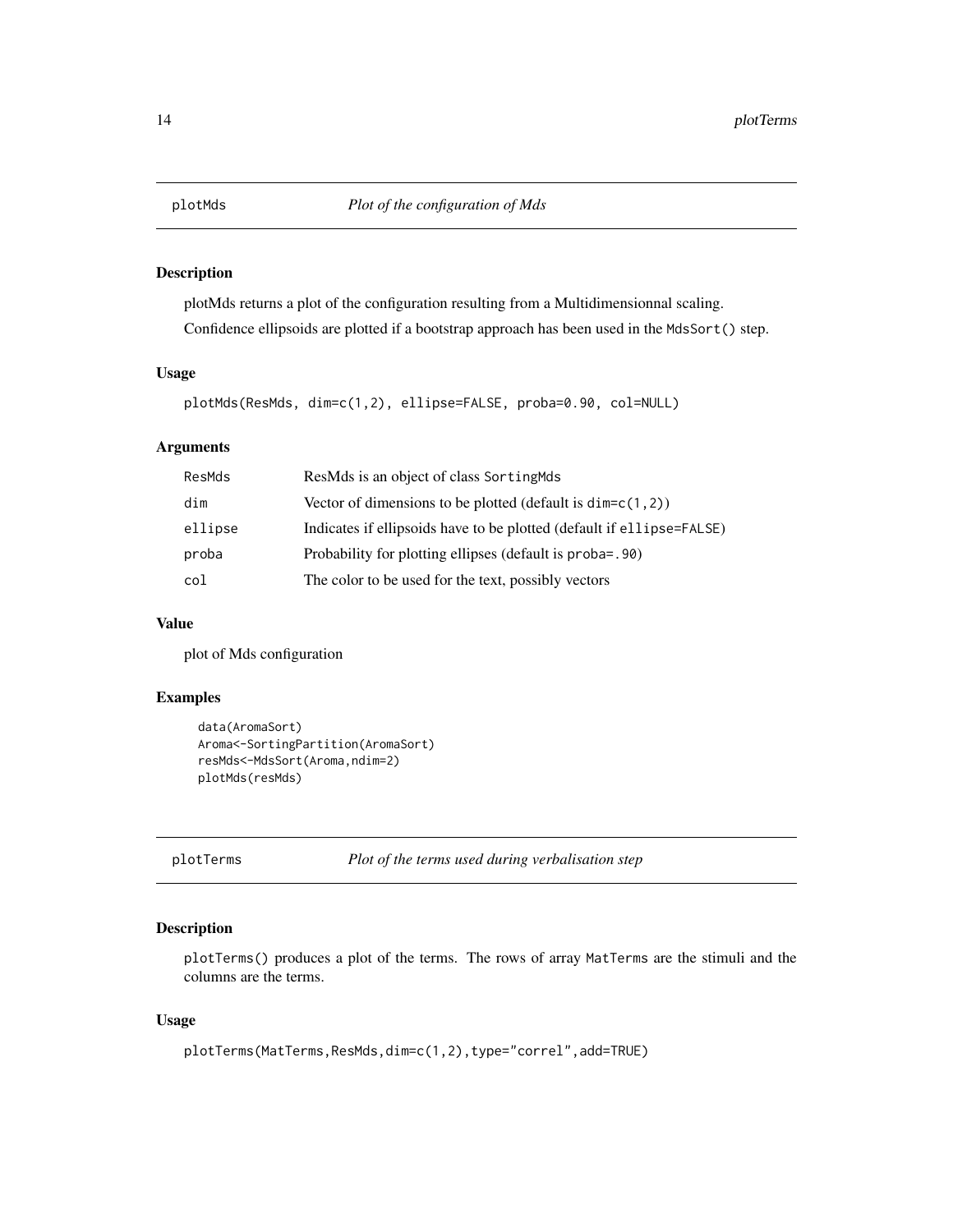#### <span id="page-14-0"></span>RandIndex 15

#### Arguments

| MatTerms | Array of occurrences of terms                                              |
|----------|----------------------------------------------------------------------------|
| ResMds   | Object of class Sorting Mds                                                |
| dim      | Vector of dimensions to be plotted (default is $dim=c(1,2)$ )              |
| type     | Indicates the type of plotting (default is type="correl" for correlations) |
| add      | Indicates if the stimuli are added to the plot (if type="baryc")           |

## Details

If type="correl", the correlations between occurrences of terms and dimensions of a Mds configuration are plotted. plotTerms() returns the correlation matrix.

If type="baryc", a barycentric representation of terms is used. If add=TRUE, the stimuli are added to this plot. plotTerms() returns the coordinates of terms.

## Value

returns a matrix of correlation or a configuration of terms (depending on type).

## Examples

```
data(AromaSort)
Aroma<-SortingPartition(AromaSort)
resMds<-MdsSort(Aroma,ndim=2)
data(AromaTerms)
plotTerms(AromaTerms,resMds)
```
RandIndex *Rand Index between partitions*

## Description

Computes the Rand Index and the Adjusted Rand Index between two partitions

### Usage

```
RandIndex(Partition1, Partition2)
```
## Arguments

| Partition1 | Vector describing the first partition  |
|------------|----------------------------------------|
| Partition2 | Vector describing the second partition |

## Details

Supports incomplete partitions (value 0 is coding for missing stimulus)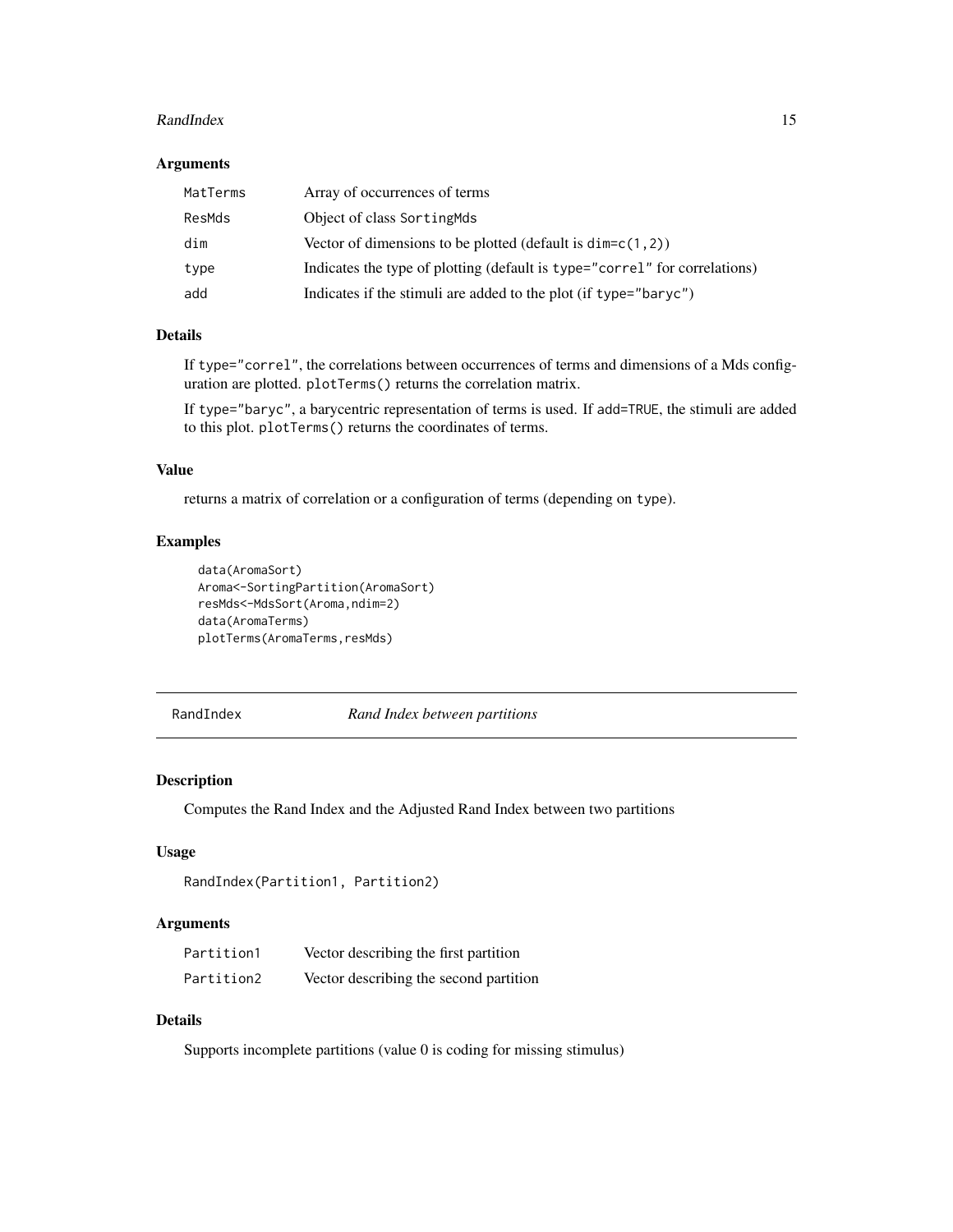## Value

List of following components:

| Rand         | Rand Index between the partitions          |
|--------------|--------------------------------------------|
| AdjustedRand | Adjusted rand Index between the partitions |

## References

Rand (1971) Jasa, 66, 846-850 Hubert & Arabie (1985) J. of Classification, 2, 193-218

## Examples

```
Partition1<-c(1,1,1,2,2,2)
Partition2<-c(1,1,2,2,2,3)
r<-RandIndex(Partition1,Partition2)
r
# $Rand
# [1] 0.6
# $AdjustedRand
# [1] 0.1176471
```
ReadSortFile *Read a file of free sorting data*

#### Description

The function (ReadSortFile()) reads a csv file of free sorting data.

The file contains stimuli as rows and subjects as columns. For a subject, two stimuli in the same group are coded by the same symbol. First row contains the labels of subjects and first column contains the labels of stimuli.

For each subject, the coding of a group may be a number or a list of terms describing the group (terms have to be separated by a symbol, as a comma).

Returns a matrix of sorting and, if this is adequate, matrices describing the use of terms by subjects.

#### Usage

```
ReadSortFile(filename, terms=FALSE, septerms=",", sep=";", dec=".")
```
#### Arguments

| filename | File name (and address if necessary)                                                               |
|----------|----------------------------------------------------------------------------------------------------|
| terms    | Boolean indicating if groups are coded by terms (terms=TRUE) or numbers (de-<br>fault terms=FALSE) |
| septerms | Symbol for separating terms (default is septerms=",") if terms=TRUE                                |
| sep      | Symbol for separating data in the csy file (default is sep=";")                                    |
| dec      | Decimal separator (default is dec=",")                                                             |

<span id="page-15-0"></span>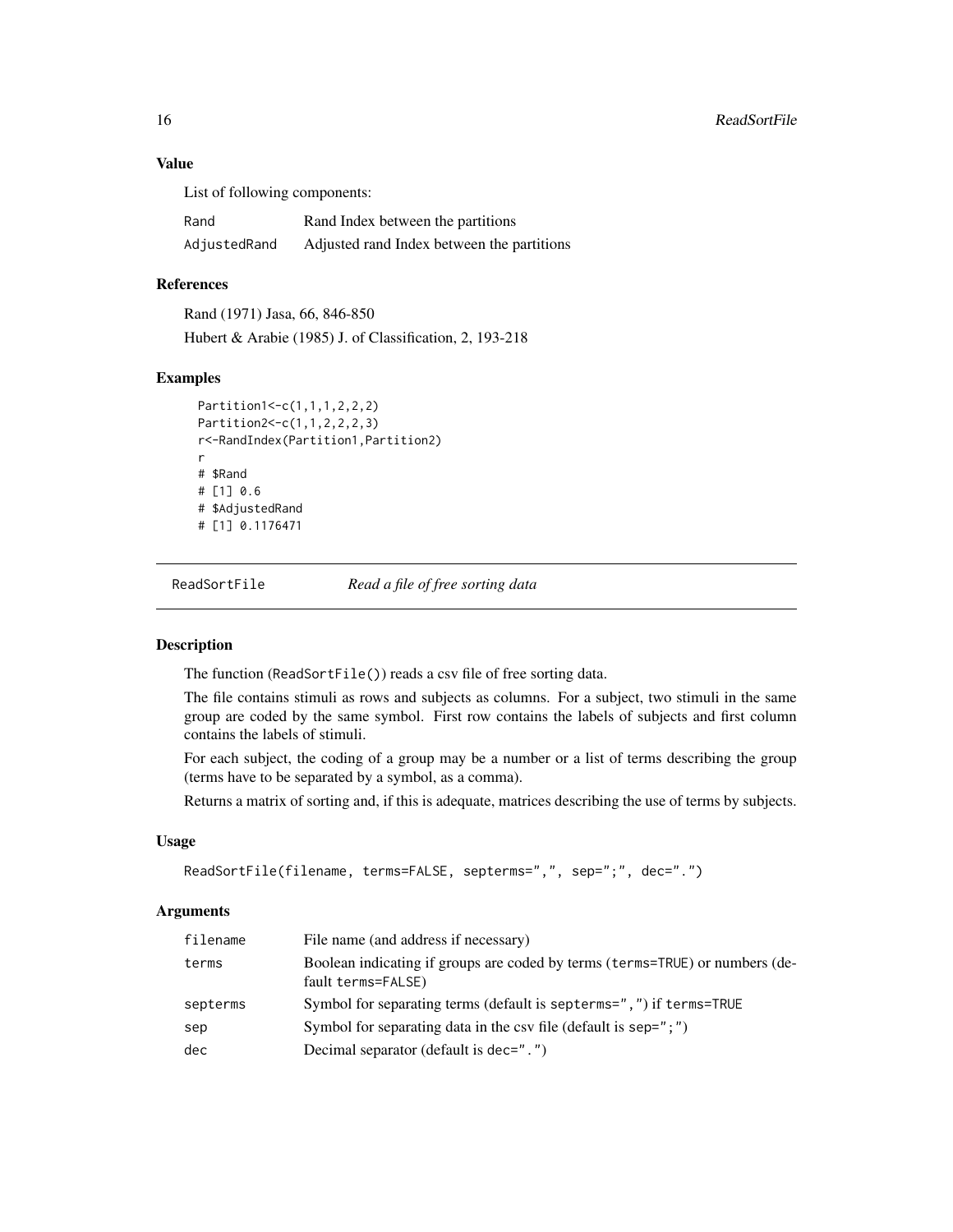## <span id="page-16-0"></span>SortingMds-class 17

## Value

List of the following components :

| MatSort  | Matrix of sorting groups (may be used by the function Sorting Partition) |
|----------|--------------------------------------------------------------------------|
| MatTerms | Matrix of occurences of the terms used by the subjects                   |
| Stress   | List of terms used by each subject                                       |

## Examples

- # dat<-ReadSortFile ("FSdata.csv")
- # Sort<-SortingPartition(dat\$MatSort)

SortingMds-class *Class* SortingMds

## Description

A class for Mds results

## Objects from the Class

Objects are created by the function MdsSort().

## Slots

nstimuli: Number of stimuli nsubjects: Number of subjects LabStim: Labels of stimuli LabSubj: Labels of subjects ndim: Dimension of the Mds Config: Array of the configuration of stimuli Percent: Vector of inertia of the dimensions Stress: Kruskal stress of the configuration ResBoot: (optional) Results of bootstrap on the subjects

#### Methods

```
getConfig signature(object = "SortingMds")
getPercent signature(object = "SortingMds")
getStress signature(object = "SortingMds")
show show(object = "SortingMds")
summary summary(object = "SortingMds")
```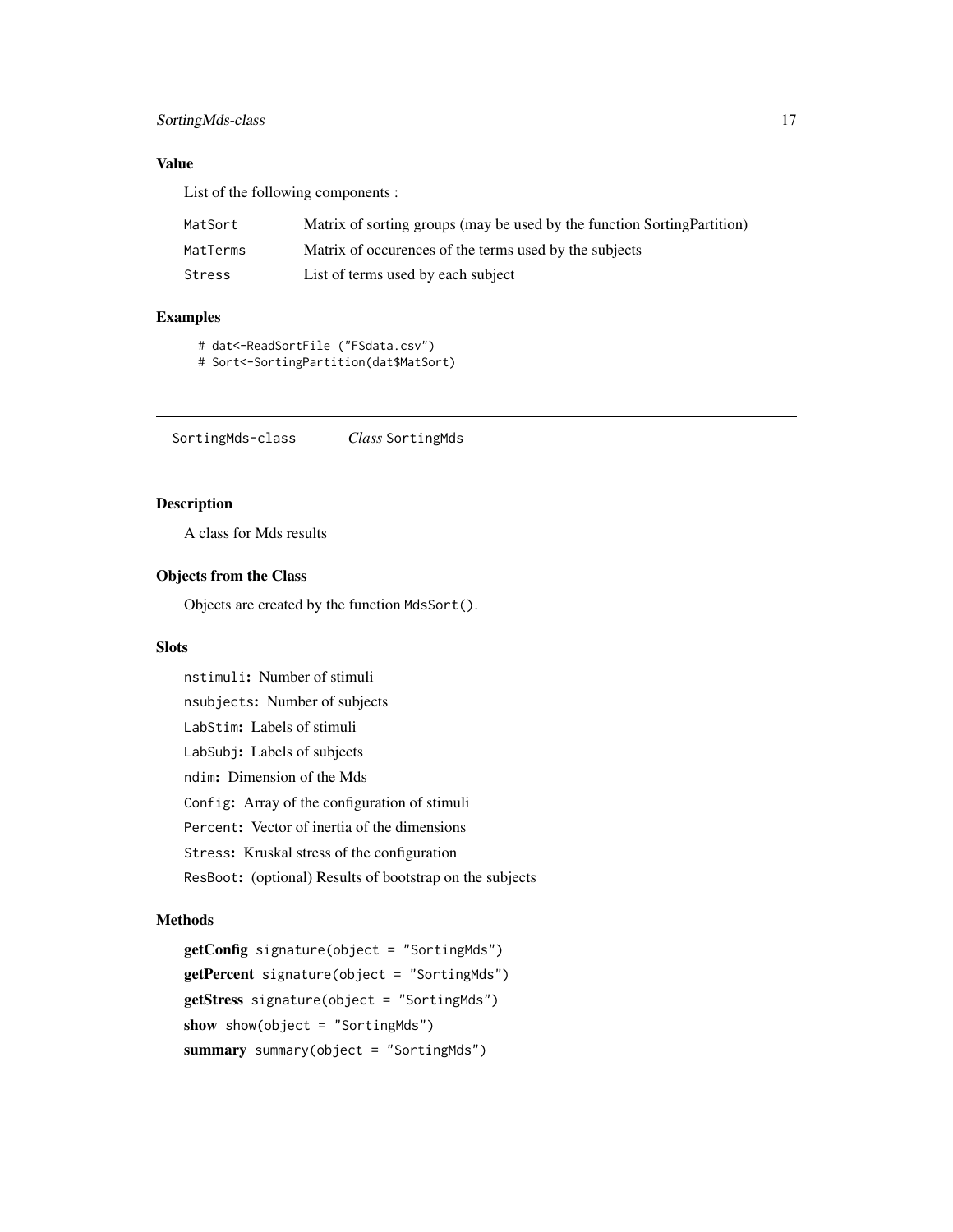#### Examples

```
data(AromaSort)
Aroma<-SortingPartition(AromaSort)
resMds<-MdsSort(Aroma,ndim=2,metric=FALSE)
summary(resMds)
```
<span id="page-17-1"></span>SortingPartition *Creates an object of class* SortingPartition

## Description

Returns an object of class SortingPartition from an array containing the partitions.

The array has stimuli as rows and subjects as columns. For a subject, two stimuli in the same group are coded by the same number.

## Usage

```
SortingPartition(DataSort)
```
#### Arguments

DataSort A dataframe containing the partitions of the subjects

## Details

The first row contains the labels of subjects and the first column contains the labels of stimuli.

In the case of multiple sorting task, the different partitions given by the same subject are in columns sharing the same name (but with different subnames: A, A.1, A.2...) in the array.

A value of 0 indicates that the subject did not sort the given stimulus (in case of incomplete design).

## Value

An object of class SortingPartition.

```
data(AromaSort)
Aroma<-SortingPartition(AromaSort)
show(Aroma)
```
<span id="page-17-0"></span>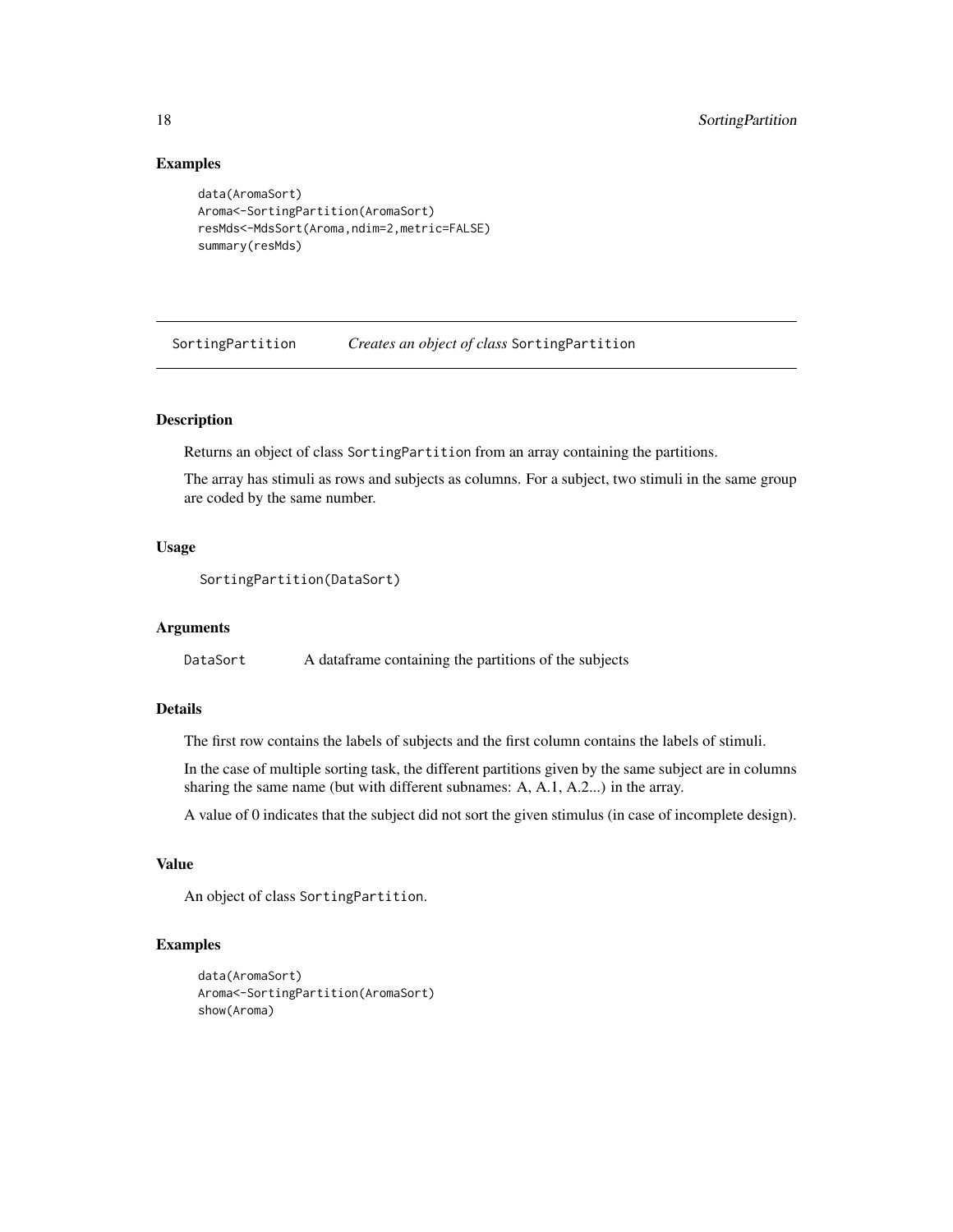<span id="page-18-0"></span>SortingPartition-class

*Class* SortingPartition

## Description

A class for free sorting data

#### Objects from the Class

Objects can be created from an array by calls of the form SortingPartition().

## **Slots**

type: Type of sorting procedure : type="Free" or type="Multiple" nstimuli: Number of stimuli nsubjects: Number of subjects LabStim: Labels of stimuli LabSubj: Labels of subjects Partition: List of partitions of the stimuli given by subjects

## Methods

show show(object = "SortingPartition") summary summary(object = "SortingPartition") getPartition getPartition(object = "SortingPartition") nGroups nGroups(object = "SortingPartition")

```
data(AromaSort)
Aroma<-SortingPartition(AromaSort)
summary(Aroma)
show(Aroma)
getPartition(Aroma)
```